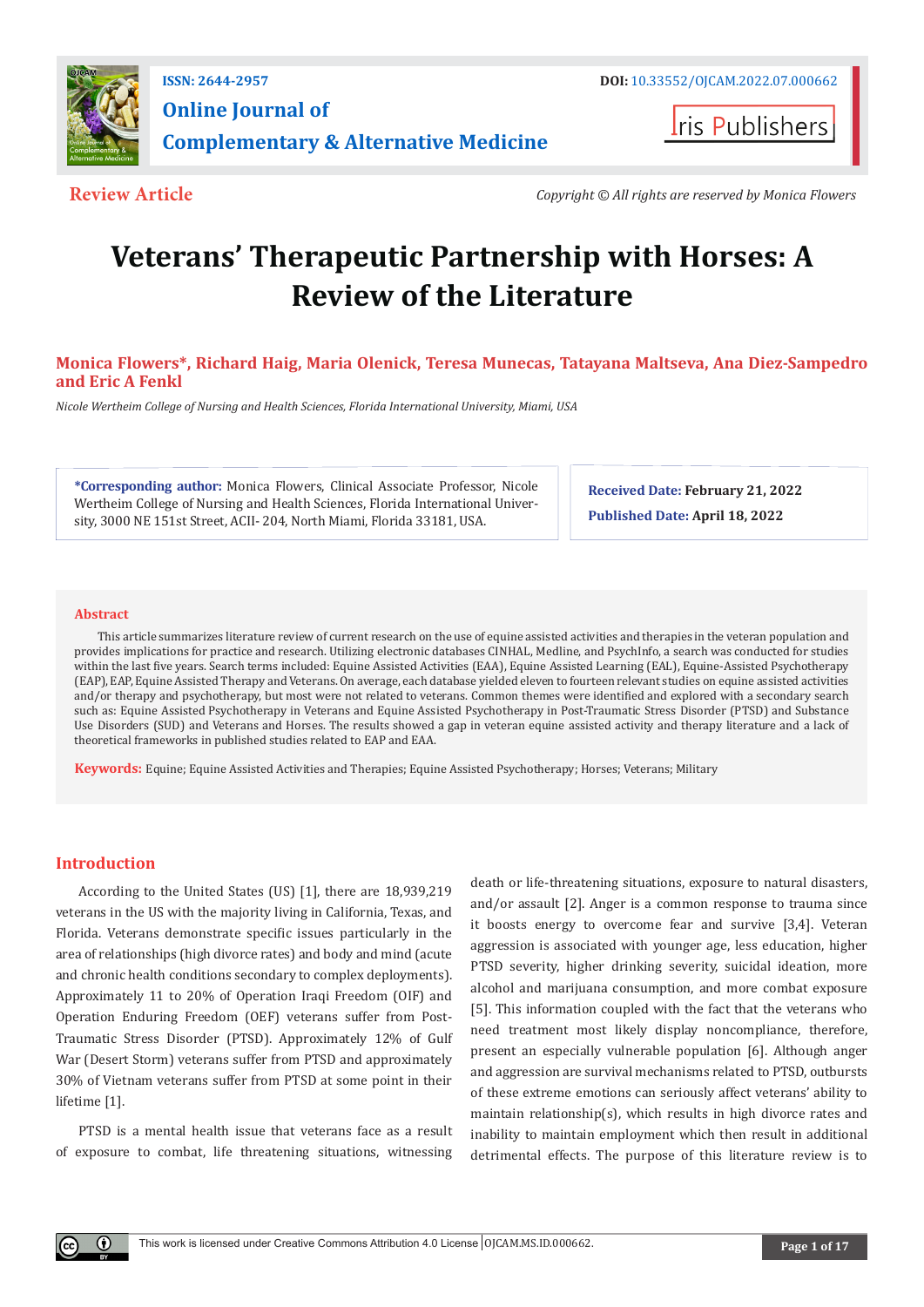identify, summarize, stratify, and categorize the literature on the use of equine assisted activities and therapies (EAAT) in the veteran population and provide implications for practice [7].

### **Methodology**

The following electronic databases were utilized: CINHAL, Medline, and PsychInfo. Studies conducted within the last five years were sought, however, given the limited number yielded from the search, a few studies (a bit) older than five years were included. Search criteria inquiries included: Equine Assisted Activities (EAA), "Equine Assisted Learning" (EAL), Equine-Assisted Psychotherapy (EAP), EAP, Equine Assisted Therapy and Veterans. On average, each database yielded eleven to fourteen relevant studies on equine assisted activities and/or therapy and psychotherapy, but most were not related to veterans. Common themes were identified and explored with a secondary search such as: Equine Assisted Psychotherapy in Veterans and Equine Assisted Psychotherapy in Post-Traumatic Stress Disorder (PTSD) and Substance Use Disorders (SUD) and Veterans and Horses. The results of the second search yielded various studies on EAP, but few on veterans in conjunction with EAAT and/or EAP.

# **Theoretical Framework**

The holistic model of nursing considers that mind, body, spiritual, cultural, relationships, and environment are all interconnected. EAAT, including equine assisted psychotherapy (EAP), integrates complimentary and holistic interventions to promote healing from a humanistic perspective.

# **Equine Assisted Activities and Therapies**

EAAT includes a broad array of pursuits whereby equines are incorporated into a healing process. EAAT may include such practices as equine assisted activities, equine assisted therapy, equine assisted learning, equine assisted psychotherapy, hippotherapy, interactive vaulting, therapeutic driving, or therapeutic riding [7]. EAP is a specialized form of equine-assisted therapy that addresses mental health challenges by means of a licensed mental health professional, a certified equine specialist, and equine partnering as co-facilitators [8,9]. EAP is grounded in the natural affinity existing between horses and humans combined with traditional psychotherapy practices [8].

EAAT has been shown to help a range of populations, spanning from adolescents overcoming behavioral issues to patients with moderate stage dementia, as well as both civilians and military veterans [10-12].

# **Equine Assisted Therapies (EAT) and /or Equine Assisted Psychotherapy (EAP)**

First, the study by Romaniuk M, et al. [12], was designed to evaluate the outcomes of EAT on veterans of the Australian Defense Force and their partners in the domains of depression, anxiety, stress, posttraumatic stress, happiness and quality of life, and to

compare the effectiveness of individual versus couples programs. The program was an EAT program held over 5 consecutive days. The study was built on relational Gestalt Therapy, mindfulness, grounding techniques, and elements of natural horsemanship. Participants worked with horses and engaged in group discussion, providing them an opportunity to process and reflect on their experiences during each session.

The participants of the study were 25 veterans (individuals) and 22 Couples, composed of a veteran and their partner. Outcome measures included the Depression Anxiety Scale-21 (DASS-21), the PCL-5 checklist, the Oxford Happiness Questionnaire (OHQ), and the Quality of Life, Enjoyment and Satisfaction Questionnaire-Short Form (Q-LES-Q-SF). Samples were recorded at pre-intervention, post-intervention, and 3 months' follow-up. Individual and couples results in this study were compared between each other.

There were no differences between any programs at preintervention. At post-intervention, individual participants showed significantly lower scores on DASS-21 and PCL-5 compared to pre-intervention, along with higher OHQ scores, and Q-LES-Q-SF scores. Follow up scores (3 months), however, returned toward pre-intervention levels for OHQ, Q-LES-Q-SF, PCL-5, and DASS-21 sub-scores on Stress and Depression. Thus, the individual improvements did not appear to be long-lasting. Couples' scores at post-intervention showed improvement in DASS-21 (all subscores), PCL-5 scores, OHQ scores, and Q-LES-Q-SF scores. At 3 months follow up, all scores except OHQ and Q-LES-Q-SF remained significantly improved compared to pre-intervention measurements. The researchers concluded that EAT may be beneficial for reduction of depression, PTSD, and other symptoms in veterans if their partners participated with them during the therapy.

Next, Steele E, et al. [11], studied the effects of the Warrior Camp (WC) in military service members and veterans. WC is a 7-day intensive therapeutic treatment designed to address the effects of combat trauma. "It incorporates eye movement desensitization and reprocessing (EMDR) therapy, EAP, yoga, and narrative writing in the context of community" (p. 404). The study included 85 participants as a single-group pretest-post-test design to assess PTSD, dissociative experiences, depression, attachment, and moral injury.

Outcome measures included: a) the Mississippi Scale for Combat-related PTSD and the Davidson Trauma Scale for PTSD symptoms; b) the Dissociative Experiences Scale (DES) assessed dissociation symptoms; c) the Patient Health Questionnaire-9 (PHQ-9) assessed for depressive symptoms; d) the Revised Adult Attachment Scale (RAAS) assessed for relational attachment; and e) the Moral Injury Events Scale (MIES) was used to assess participants' experience of moral injury.

WC participants showed statistically significant pre- and post-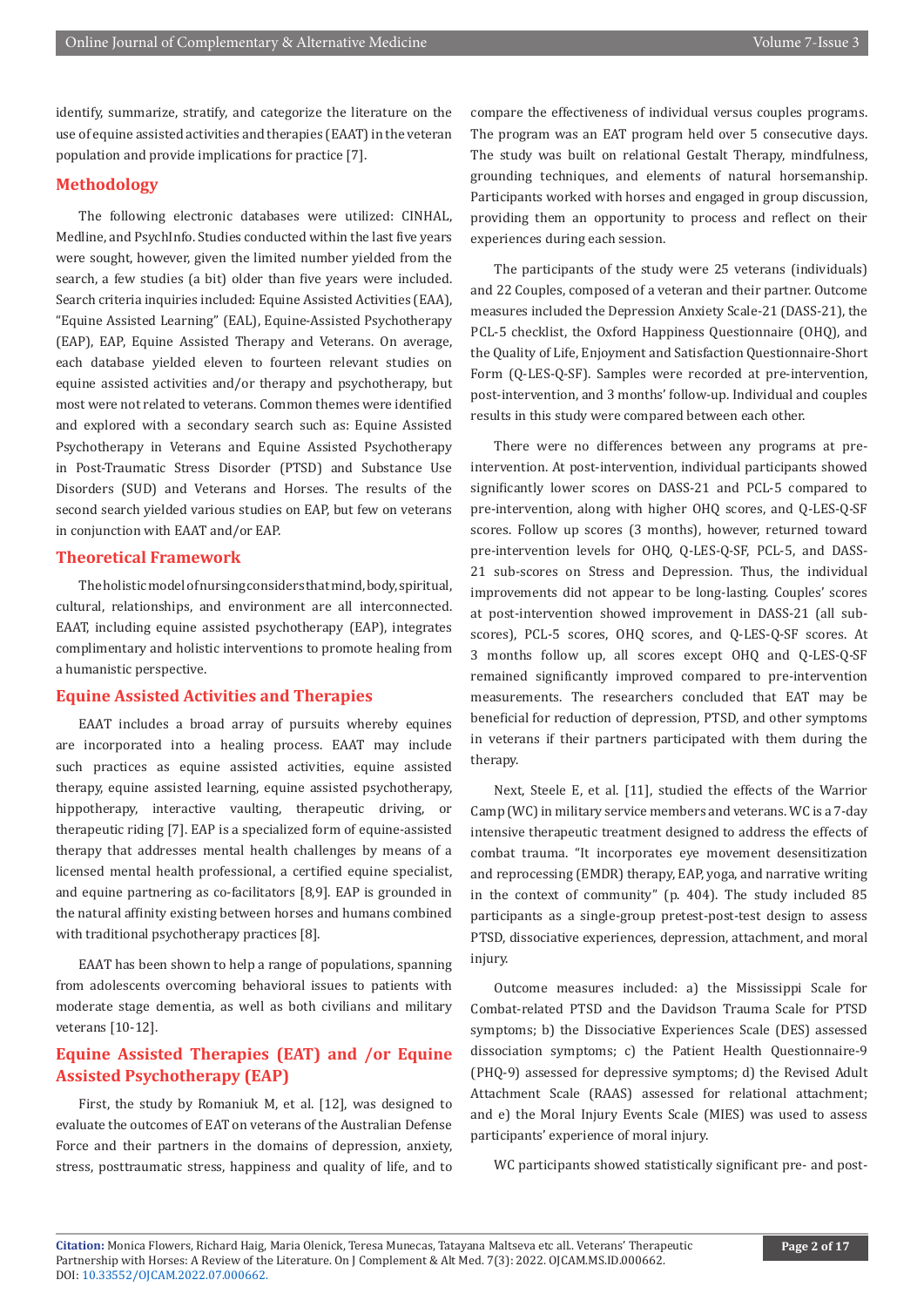treatment differences on all measures ( $p < 0.001$ ). Although this study does not allow for attribution how much the equine component of this treatment contributed to these effects, the authors suggest the possibility that the use of equines is an important alternative therapeutic intervention for PTSD related symptoms. Specifically, the equine element of treatment may help to establish safety and development of trust, self-esteem, and increased self-efficacy.

Also, the study by Malinowski K, et al. [13], was meant to test the hypotheses that 1) participation in EAT would alter physiological markers of stress and well-being, including plasma cortisol, plasma oxytocin, and heart rate variability in horses who serve in EAT, and that 2) that five sessions of EAT would reduce symptoms of PTSD in veterans who had previously been diagnosed with PTSD. The subjects were seven US veterans, six males and one female, ranging in age from 31-68 years old, all with previous diagnoses of PTSD. Three of the seven veterans had prior experience with EAT.

Veterans completed five EAT sessions of one hour each over the course of five consecutive days. Blood samples were taken 30 minutes prior to EAT, at the start of each session, and at 10 and 30 minutes after each EAT session. Measurement of PTSD symptoms and overall psychological distress was conducted prior to the first EAT session on day 1 and immediately after the final session on day 5. Measures were the Brief Symptom Inventory for psychological distress, and the PCL-5 checklist, and 20-item self-report measure from the Diagnostic and Statistical Manual of Mental Disorders-5. Veterans' HR, respiration rate, and blood pressure were measured daily before and after each EAT.

Horses showed no clinically significant differences in plasma cortisol, plasma oxytocin, or HR and heart rate variability by day of study. Veterans showed statistically significant reductions in overall Global Severity Index of the BSI, as well improvements in Somatization, Obsessive Compulsive Disorder, Depression, Anxiety, Hostility, Paranoid ideation, and Psychoticism. They also showed significant improvement in their Composite PTSD Score (PCL-5), as well in their sub-scores on Cluster C Avoidance symptoms and their Cluster E hyperarousal symptoms. No clinically significant changes in veterans' physical measures were detected.

In addition, Burton et al. (2018) compared EAP with standard PTSD therapy. Twenty total U.S. adult male and female veterans with PTSD participated in the study. Ten intervention group participants received Equine Assisted Growth and Learning Association (EAGALA) 1-hour group sessions over the course of six weeks. All participants (both intervention group and control group) received their otherwise usual PTSD standard care per their healthcare providers throughout the duration of the trial.

The PCL-M was used to assess PTSD symptomology. The Connor-Davidson Resilience Scale (CD-RISC) was used to assess resilience. Salivary cortisol was obtained at the beginning of the study and again at week 6 (end of study). PTSD symptoms

reduced in both the EAP intervention and the control group over the 6 weeks. Resiliency increased in both groups over the 6 weeks. Salivary cortisol demonstrated only a slight change.

This study was the only prospective, controlled study that looked at any type of biomarker, although the sample was very small. Also, the cortisol measurement fluctuate depending on various physiological factors such as circadian rhythm and measuring several times throughout the day (i.e.: when getting out of bed, 30 minutes after awakening, noon, and at bedtime, defined as 10 hours after awakening) would better indicate a change in cortisol levels [13]. Although the study was not able to demonstrate any statistically significant results, participants did report a calming effect from the outdoor treatment environment and the horses. Participants reported improved patience, trust, relaxation, stress relief, self-esteem, and personal growth. They also reported improved quality of life.

Finally, Ferruolo's [14], pilot study followed eight white male veterans over the course of either a one or two days of equine facilitated mental health (EFMH). Although, EFMH was not found to be an approved term or terminology by any of the certifying equine therapy associations, it appears that EFMH is most closely related to EAT and/or EAP and so this summary was placed under the category EAT/EAP. Ferruolo asked a series of questions regarding the equine activities, facilitators, working in groups, and the farm facility. Themes that emerged from analysis of the open-ended questions were learning about self, spiritual connection, trust, and respect.

Although this study had multiple limitations, the authors concluded that EFMH is efficacious for veterans with mental health issues. The authors determined that the pilot study itself, with maximally 2 days of EFMH retreat, should not be considered true psychotherapy but instead termed it "psychoeducational" since the interactions were limited to the two days and also since there was no continuation of treatment and/or follow up.

# **Hippotherapy**

A case study by Aldridge Rl, et al. [15], compared traditional physical therapy intervention with and without hippotherapy on the motor performance of a 34-year old male veteran. The veteran presented with low back and neck pain. The expectation was that the combination of hippotherapy and traditional physical therapy intervention would yield better outcomes than traditional physical therapy alone. The order of the interventions was selected at random. Treatment A, hippotherapy with traditional physical therapy, was delivered for one hour/once per week. After 15 weeks of treatment A, the subject began receiving just traditional physical therapy twice a week for an hour, for a total of 30 weeks of interventions. The same physical therapist followed the subject throughout the 30 weeks. The outcome measures used the Sheehan Disability scale, the Oswestry Low Back Pain Questionnaire and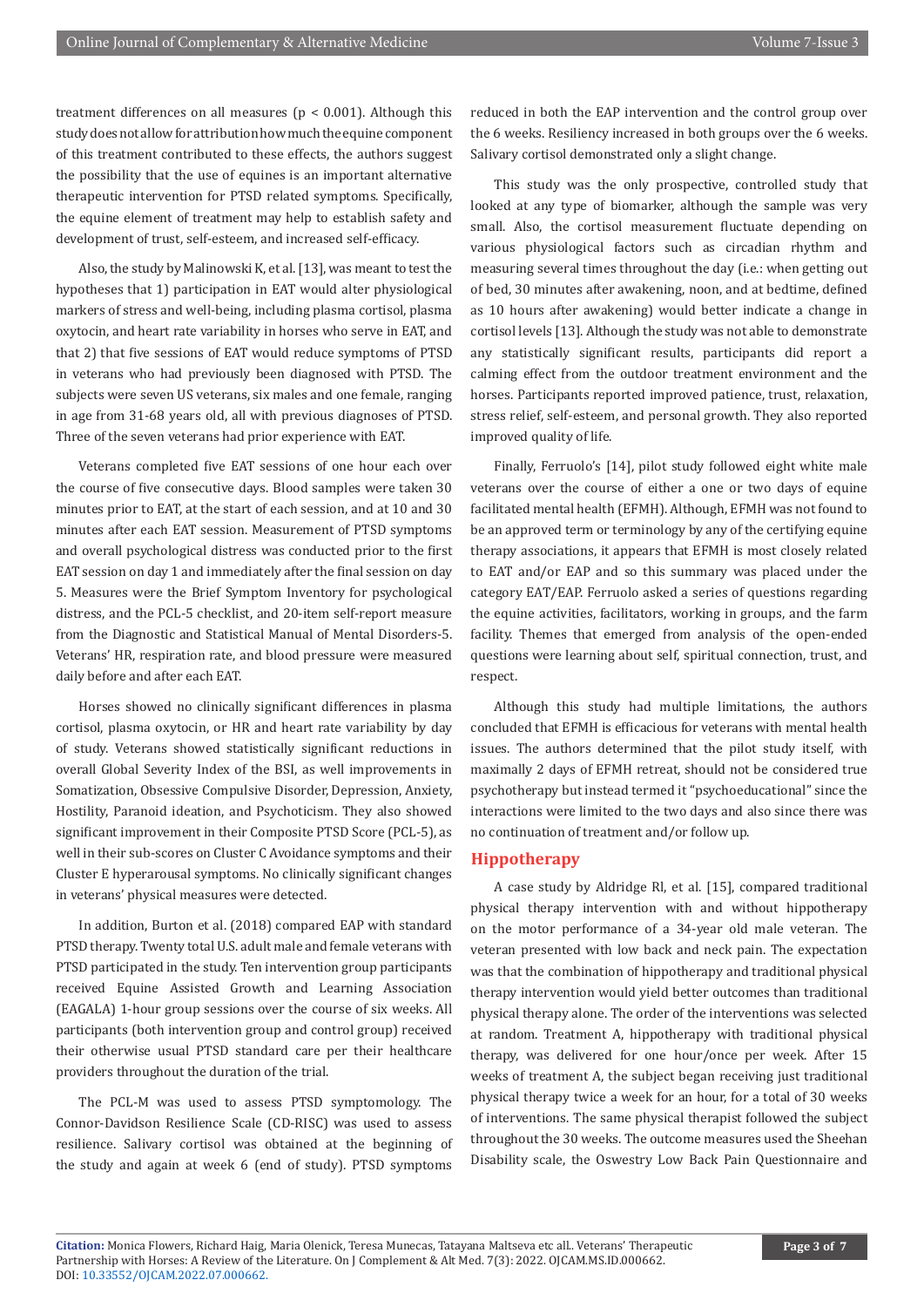the Neck Disability Index. The results on all 3 outcome measures showed that the combination of hippotherapy with traditional physical therapy led to the subject reporting decreased low back and neck pain. This case study is limited by its small sample size.

# **EAA and/or Therapeutic Riding (TR)/Therapeutic Horseback Riding (THR)**

Lanning & Krenek [16], study used a mixed-methods design (qualitative and quantitative data) to test for changes in quality of life indicators and depression symptoms. Data collection occurred over a 24-week period with 13 veterans. TR sessions were conducted once a week for approximately 1-2 hours in length. Quantitative data was collected using the Short Form Health Survey version 2 (SF-36v2) and Beck Depression Inventory-2nd edition (BDI-II) to assess changes in health behaviors and depression symptoms. Postintervention open-ended questions were used to gather qualitative data and to determine emerging themes regarding the effect of EAA on the participants.

Participants who completed 12 weeks or 24 weeks, reported an increase in life health behaviors and a decrease in depressive symptoms. Qualitative comments indicated increased sociability, reduction in isolation, and an increase in trust of others among study participants. "Although it is unclear whether the TR intervention was responsible for the noted changes in health domains and depression symptoms—due to a lack of control conditions—there is overarching evidence that participating in this type of intervention was beneficial for the veterans" (p. xii).

Next, Lanning BA, et al. [10], examined the effects of a standardized 8-week THR curriculum on PTSD symptoms, quality of life, and functioning for post-9/11 veterans and active duty service members. "The curriculum consisted of eight 90-minute sessions that occurred once a week. The first 4 weeks were dedicated to non-riding exercises that included grooming, leading, working with the horse in a round pen, developing a relationship with the horse; and the last 4 weeks consisted of riding and horsemanship exercises" (p. 264). Fifty-one combat veterans and active duty members participated in the 8-week program. Thirtynine completed all 8-weeks.

Quantitative data was collected at weeks 0 (baseline), 4, and 8, and at 2 months post-intervention. Qualitative data (using seven semi-structured questions) was collected at week 8. The PCL-M and the PCL-5 were used to measure PTSD symptoms. The SF-36v2 assessed quality of life and the World Health Organization Disability Assessment Schedule 2.0 (WHODAS 2.0) assessed functioning. Participants reported a clinically significant improvement in mental health (i.e. PTSD). There was a lack of change in physical health.

Also, Voelpel P, et al. [17] qualitative study examined veteran student nurses of Stony Brook University who underwent equine therapy (ET). The program was offered to a total of 40 veteran nursing students enrolled from 2014 to 2017. Activities included trust walks, guided visualizations, meditation, and other exercises designed to decrease anxiety and stress. Participants then wrote a narrative about an emotional experience near their horse partners and the horse's behavior was observed. Although the participants agreed that the results could not be used as a definitive assessment of ET therapeutic value, the results of the study showed that most participants stated the therapy has contributed to their sustained enrollment in nursing studies. Eighteen out of 21 respondents reported a decrease in stress levels after participation. Results also demonstrated that 40.9% of respondents think that ET should be required for anyone reporting stress and another 40.9% think that this therapy should be required for all students.

The author offered two hypotheses that may account for why this therapy was effective. The first hypothesis is that the horse serves as a medium for the therapeutic process. Johansen RA, et al. [18], working with horses yielded a "sense of validation of power and control". Empowering may reduce attrition and motivate patients to engage in therapy. The second hypothesis is that the horse is uniquely therapeutic for this therapy. Johansen RA, et al. [18], horses can reflect the internal state around them, essentially mirroring the behavior of the patients. Other studies [19], echo this idea of 'horse mirroring the behavior of the participant' or that they are keen to the patient's body language and can give immediate feedback. This feedback would allow the participant to practice their communication skills. Results of the Voelpel et al. [17], study indicate that ET can reduce stress, can contribute to student veteran retention, can improve communication, and should be required.

In addition, Johnson RA, et al. [20], used the Social Cognitive Theory in this quantitative study that examined the effects of THR on 29 veterans comparing the veteran's demographic information and using four measures: The PTSD Checklist (PCL-M), The Coping Self Efficacy Scale (CSES), The Difficulties in Emotion Regulation Scale (DERS), and the Social and Emotional Loneliness Scale for Adults (SELSA). Of these measures, only the PCL-M showed a statistically significant improvement after the intervention. The intervention consisted of a six-week course of THR with a control group waiting six weeks before their therapy begins. Activities consisted of basic horsemanship, grooming and safety, mounting, warm-ups, riding, and cool down [20]. As the sessions continued, more time was allotted to riding and less time to grooming and safety.

The authors list the validity and reliability of each measure (PCL-M: 0.77-.093 and 0.97; CSES: 0.80-0.91 and 0.40-0.80 respectively). The DERS: tested against Negative Mood Regulation Scale for a validity of -0.69 and has a strong internal consistency of 0.93. The SELSA also has a strong internal consistency (0.87-0.90) and the authors report it has been thoroughly tested against other established measures. Although only the PCL-M was statistically and clinically significant (a 13-point change in score over six weeks of treatment), some of the other measures have shown mild improvement in their scores with the exception of the SELSA, the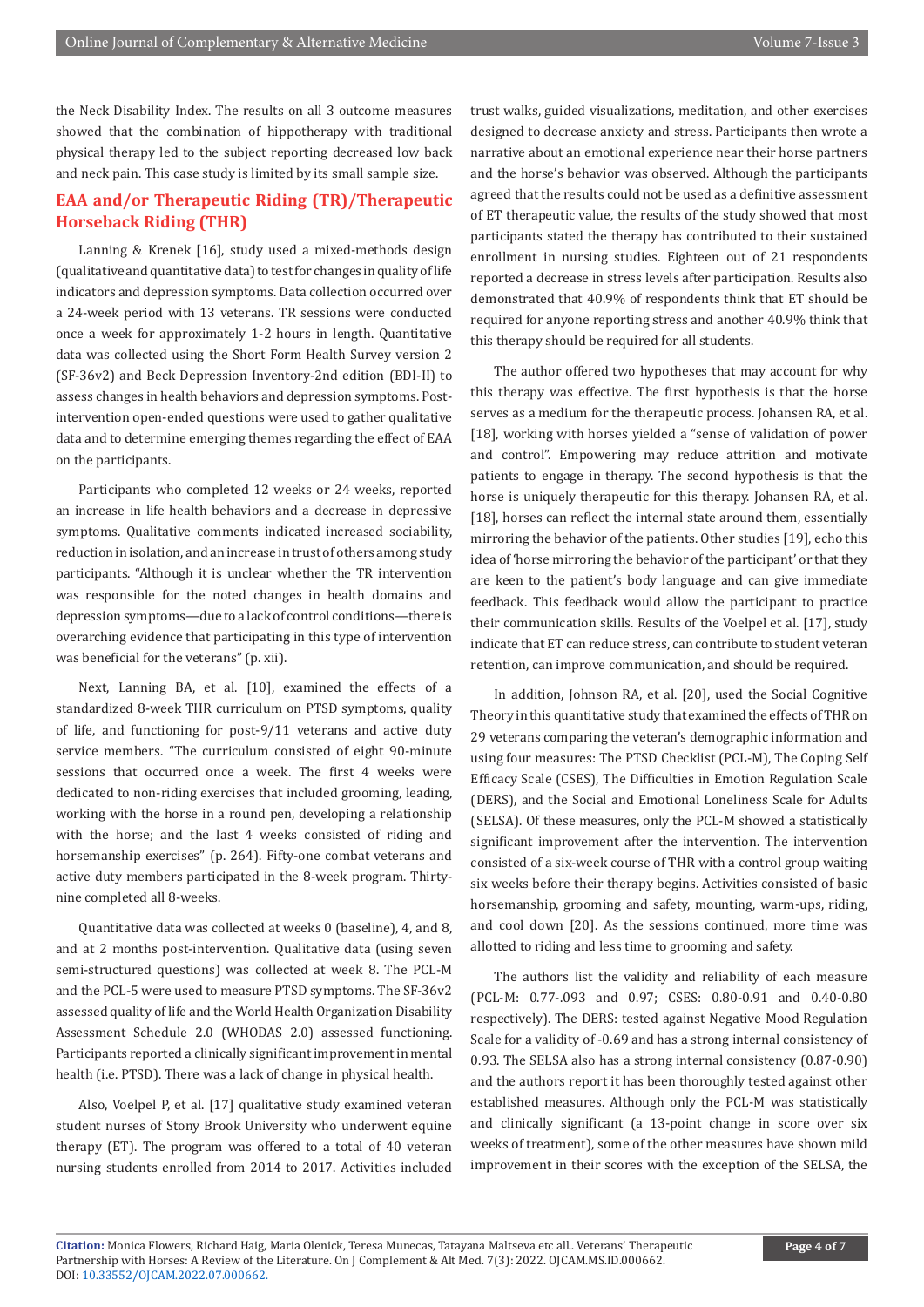results show a non-significant increase in perceived loneliness. This discrepancy may be due to the other measures showing slight improvements through the activities (practicing emotional regulation and self-efficacy through riding). After a few weeks of riding, the participant may ride with less staff available which leads to less human interaction.

The study originally had 29 patients, but the number steadily decreased with attrition at each data collection point. The small sample size limits the power to detect changes in the dependent variable (Johnson et al., 2018). Another aspect to consider is that the data reflects patients who were eligible for the study meaning that it is unknown if the results could be generalized to veterans over the 220-pound limit put in place for the intervention. Participants were recruited through the VA and only those who were able to attend the sessions could participate. Some veterans cited an hour-long drive to each session, which could have led to the attrition rate. Finally, if there are significant changes in the PCL-M score in six weeks, future research should investigate how long those improvements last.

Finally, Gehrke EK, et al. [21], conducted a study to evaluate the effect of horsemanship training with veterans on the autonomic nervous system and self-improvement of quality of life. Three different cohorts of 17 US veterans participated for three hours weekly in an 8 –week equine therapy experience over 2 years period. The researchers were interested to see the evidence of equine therapy in helping to alleviate anxiety and other PTSD symptoms for US veterans. Heart rate variability (HRV) and scores on the positive and negative affect schedule (PANAS) measured the effectiveness of equine therapy. HRV was measured before during, and after each equine therapy session. The PANAS was administered before and after each equine therapy session.

The study results demonstrated that the average positive affect score on the PANAS significantly increased by 14.4 % (t= 5.78, p<0.001) and in weekly improvement of HRV patterns. Moreover, veterans reported that they felt less anxious after HBR therapy. The researchers concluded that this evidence- based study might bring the positive outcomes for improvement of psychophysiological factors in veterans suffering from anxiety and other related PTSD symptoms after the equine therapy treatment.

# **Other and/or Combined Methods**

Nevins R, et al. [22], describes a case study of a single veteran (male, 52 year old, US veteran medic twice deployed to Operation Iraqi Freedom), who participated in the Connection method offered by Saratoga WarHorse. The subject underwent 4 hours of educational training prior to interacting with the horse and then participated in a short session with a trainer until he completed a single exercise with the horse. He then engaged in 3 four-hour sessions (once daily for 3 days) totaling 12 hours working with the horse and the staff.

The subject was tested for baseline on five different scales: the Beck Depression Inventory-II (BDI-II), the Posttraumatic Stress Disorder Checklist (PCL-C), the Response to Stressful Experiences Scale (RSES), the Quality of Life Inventory (QOLI), and the Modified Social Support Survey (MSSS). Following the intervention, the subject retook the tests immediately after completing the program, and at 2, 4, 6, and 12 weeks post-intervention.

The subject showed an improved score on PCL-C in all postintervention tests, suggesting improved symptoms of PTSD. Resiliency scores, as measured with RSES, showed improvement in 4 of 5 post-intervention time scales. QOLI scores showed minimal improvements at some time scales. Minor improvements in MSSS score were noted. The subject also claimed an improvement in sleep patterns after the intervention. In the words of the founder, Robert Nevins, Connection "differs from other traditional EAT work by using non-hippotherapy, natural horsemanship principles to help with emotional adjustment of post-deployed veterans. Only the horse and participant are allowed in the round pen, thereby providing the participant complete control of the Connection process."

Next, Asselin G, et al. [23], discusses a 44-year-old African American male veteran with an incomplete spinal cord injury at C3- C4. A certified instructor, horse leader, and two side walkers worked with the veteran during each session. The veteran was assessed prior to starting the program, after one year, and then after 2 years by a therapist. Assessment appointments were made through the Self Improvement through Riding Education (SIRE) program.

Results include the veteran's self-reporting of benefits with the horseback riding program. The veteran stated that he noted an improvement in increased muscle strength and decreased spasms. He also reported an increase in self-motivation to perform stretching and strengthening exercises at home.

Also, Wharton T, et al. [24], quantitative study examined the effects of a manualized equine-facilitated cognitive processing therapy (EF-CPT) on a modified approach to the CPT model developed by Resick, Monson, and Chard. Per Resick, Monson, and Chard's manual, CPT is based on a social theory that people suffering from PTSD are trying to regain mastery and control in their life. The idea is that if equine therapy is effective in promoting mastery and control, a decrease in PTSD scores should occur in veterans.

Twenty-seven participants were diagnosed with PTSD as defined by the PTSD Checklist at baseline with no concurrent treatments. In addition to their PTSD scores being recorded with the Veteran Affairs' gold standard PTSD Checklist-Military version (PCL-M), the participants also responded to the Trauma-Related Guilt Inventory (TRGI), the Working Alliance Inventory-Short Form (WAI-SF), and the Human Animal Bond Scale (HABS). The results of the EF-CPT demonstrated that 84% of participants no longer met the criteria for PTSD as defined by the PCL-M. This suggests that EF-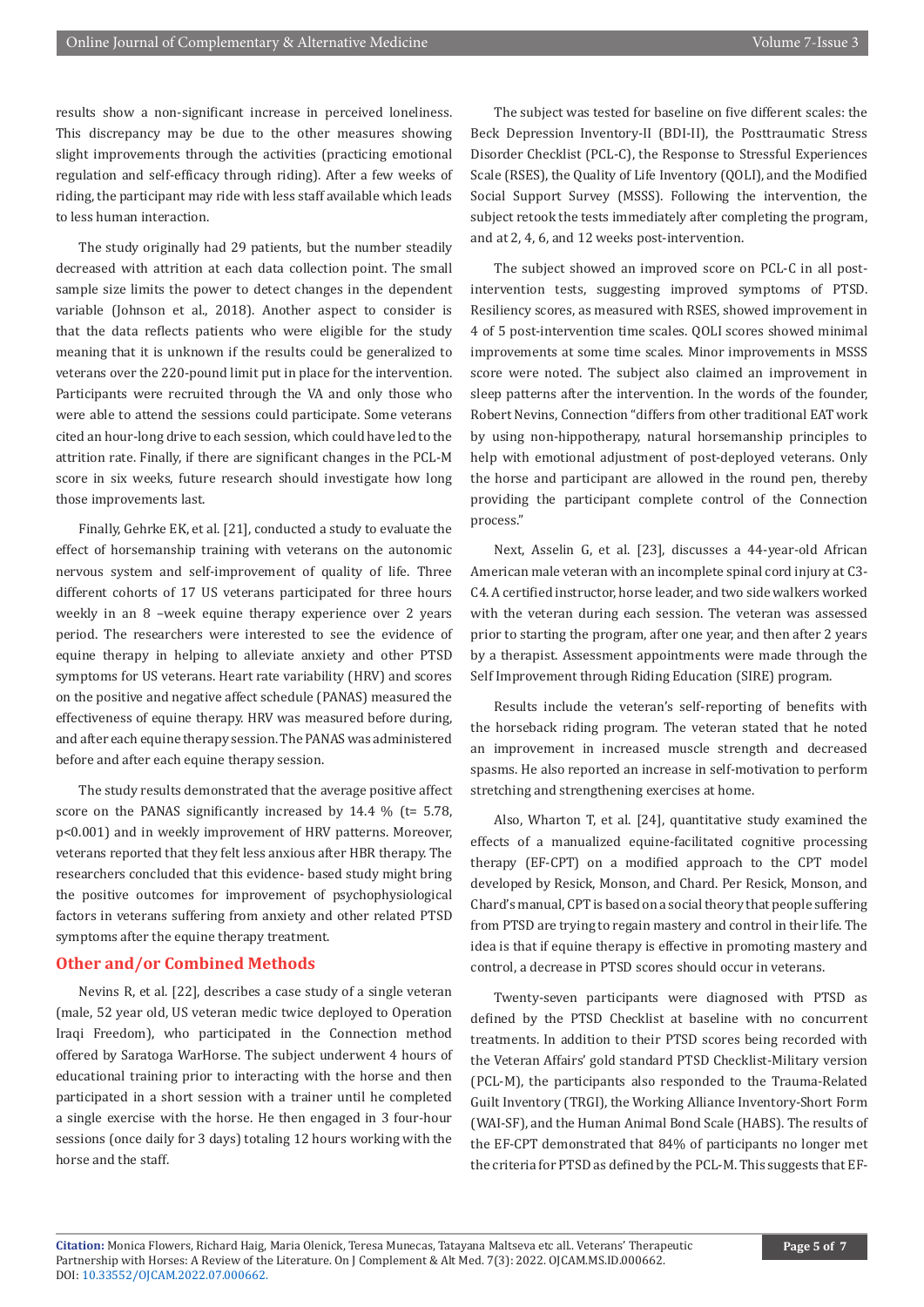CPT helps endorse mastery and control that those suffering from PTSD seek and alleviates PTSD symptomology.

Finally, in another mixed method analysis study Gehrke EK, et al. [25], focused on understanding the effects of complementary therapy horsemanship program on the healing experiences of veterans diagnosed with PTSD. A cohort of nine US veterans participated in this study. The positive and negative affect schedule (PANAS) was administered before and after each weekly session during 8-week equine complimentary therapy program. In addition to quantitative PANAS survey, participants wrote weekly journals about their feelings, behavior, and emotions about interactions with horses. Phenomenological inquiry was applied to analysis of qualitative data. The following themes emerged: connection with horses, positive impacts, being present, horse mirroring, translating, trauma, and power dynamics. These themes resulted in reduction of PTSD symptoms and promotion of healing from trauma. Researchers interpreted that the veterans' behavior is mirrored in the horses' behavior, which helped veterans to recognize it in order to form a strong bond with their assigned horse.

The PANAS results demonstrated a significant change in positive affect after the second week of equine complementary therapy program. This change in the PANAS results stayed statistically significant after the second week and for the rest of 8 weeks of complimentary horsemanship program. The researchers concluded that complimentary equine therapy produced a positive behavior change in combat veterans and it might serve as an effective treatment method of PTSD symptoms.

# **Summary of Theoretical Literature**

There were no published studies found that used theoretical frameworks related to EAT and EAA. This review indicates there is a significant gap in the veteran equine activities and therapies literature using theoretical frameworks and significant opportunity and need to study equine activities and therapies within a theoretical framework.

### **Implications for Practice and Research**

Healthcare providers, who deal with patients who are therapy resistant, or who may not be appropriately served by traditional therapies, should be aware of EAAT as options to discuss with patients who may benefit from this alternative therapeutic modality. It is not yet clear whether gains shown by patients who experienced EAAT are sustained over time. There were no longitudinal studies available as Lee AN [26], states, and EAP is expensive and tends to drive most studies to a qualitative approach. Considering the effects of EAP on patients with dementia, there were no studies examining the effects of EAP on psychotic symptoms and their mindfulness. Limitations of many studies are that they focused on either Caucasian or male samples. Although one study conducted by Walsh & Blakeney [27], had an all-female sample, their focus was on nurses, potentially limiting its application to a more general population. There were

few studies that had mostly female participants and no study that focused on the effects of EAAT on a sample of minorities. The lack of available data on gender specific benefits, long-term results, and the lack of inclusion of sizable samples of non-Caucasian ethnicities in studies limits the conclusions that can be made about the general applicability of EAAT, thus warranting further research that takes into account these factors.

#### **EAGALA**

EAGALA utilizes client experiences with horses to drive change (EAGALA, 2019). EAGALA sessions require a team approach inclusive of a qualified mental health professional, an equine specialist (someone who specializes in horsemanship and equine behavior), and horses. All EAGALA work is done on the ground, with no riding. Horses are not haltered or restrained in any way allowing them to interact with clients in an uninhibited way. Sessions are facilitated by the human mental health professional and equine specialists but ultimately the experience occurs through client interaction with the horse with subsequent processing and reflection about how what they are seeing in the paddock plays out in their lives.

# **PATH Intl**

PATH Intl. is a global authority in accreditation and certification of equine assisted activities and therapies. PATH Intl. (2019) "promotes safety and optimal outcomes in equine-assisted activities and therapies for individuals with special needs." Through various modalities, PATH Intl. advocates for EAAT and provides standards for safe and ethical equine interaction, through education, communication, standards, and research.

### **Conclusion**

Despite the limitations of existing studies, the literature suggests that EAAT is an effective therapy for PTSD, depression, anxiety, attachment issues, and behavioral problems among a variety of populations. Veterans are vulnerable to those conditions and current studies support using EAAT therapy [10]. Some issues, such as attachment, are associated with other issues, such as PTSD symptoms, so treatment for these conditions must address them both. The presentation of more PTSD symptoms may precipitate a higher incidence of drop out from traditional therapies [29]. EAAT can be used as an effective tool to help patients become more mindful, practice communication skills, and get instant feedback. These benefits can help ward off attrition from traditional therapy.

#### **Acknowledgment**

None.

#### **Conflict of Interest**

The authors have no conflict of interest to disclose.

# **References**

1. [\(2019\) Veterans. census.gov.](https://www.census.gov/search-results.html?q=us+veterans&page=1&stateGeo=none&searchtype=web&cssp=SERP&_charset_=UTF-8)